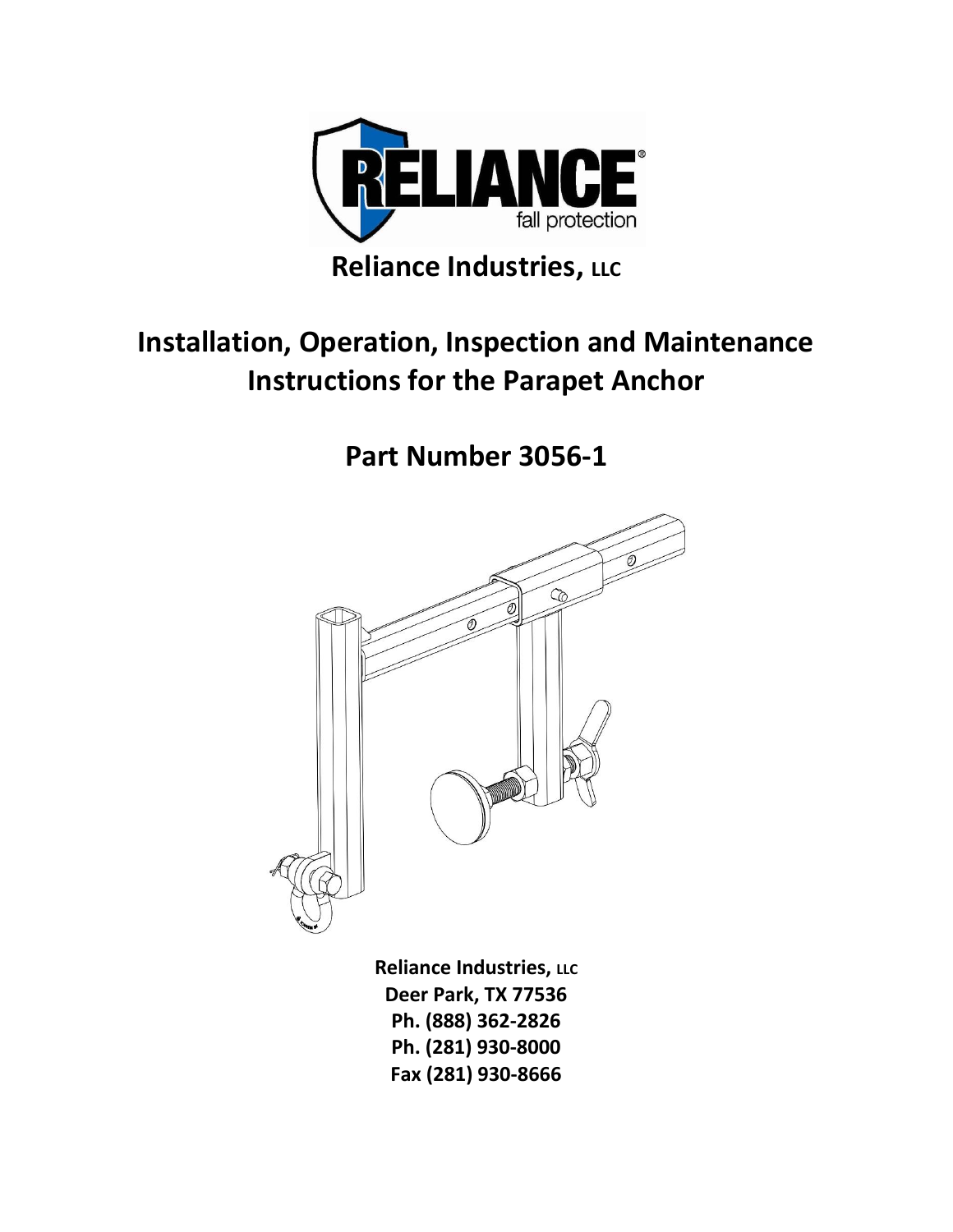

#### Important Instructions!

These instructions must be kept on file and available for the users reference at **all** times. The users must read and full understand these instructions or have the instructions explained in detail before using this equipment. **Failure to observe these instructions could result in serious injury or death.**

Prior to use, all workers must be trained in the proper use of all systems and equipment.

A Training and Instruction review should be repeated at regular intervals.

A rescue plan must be prepared; the workers must be trained in its use, and rescue equipment must be on hand prior to any use of this Parapet Anchor system.

Any questions regarding these instructions should be directed to:

Reliance Industries, LLC Deer Park, TX 77536 Ph. (888) 362-2826 Ph. (281) 930-8000 Fax (281) 930-8666 E-mail: Info@relsafe.com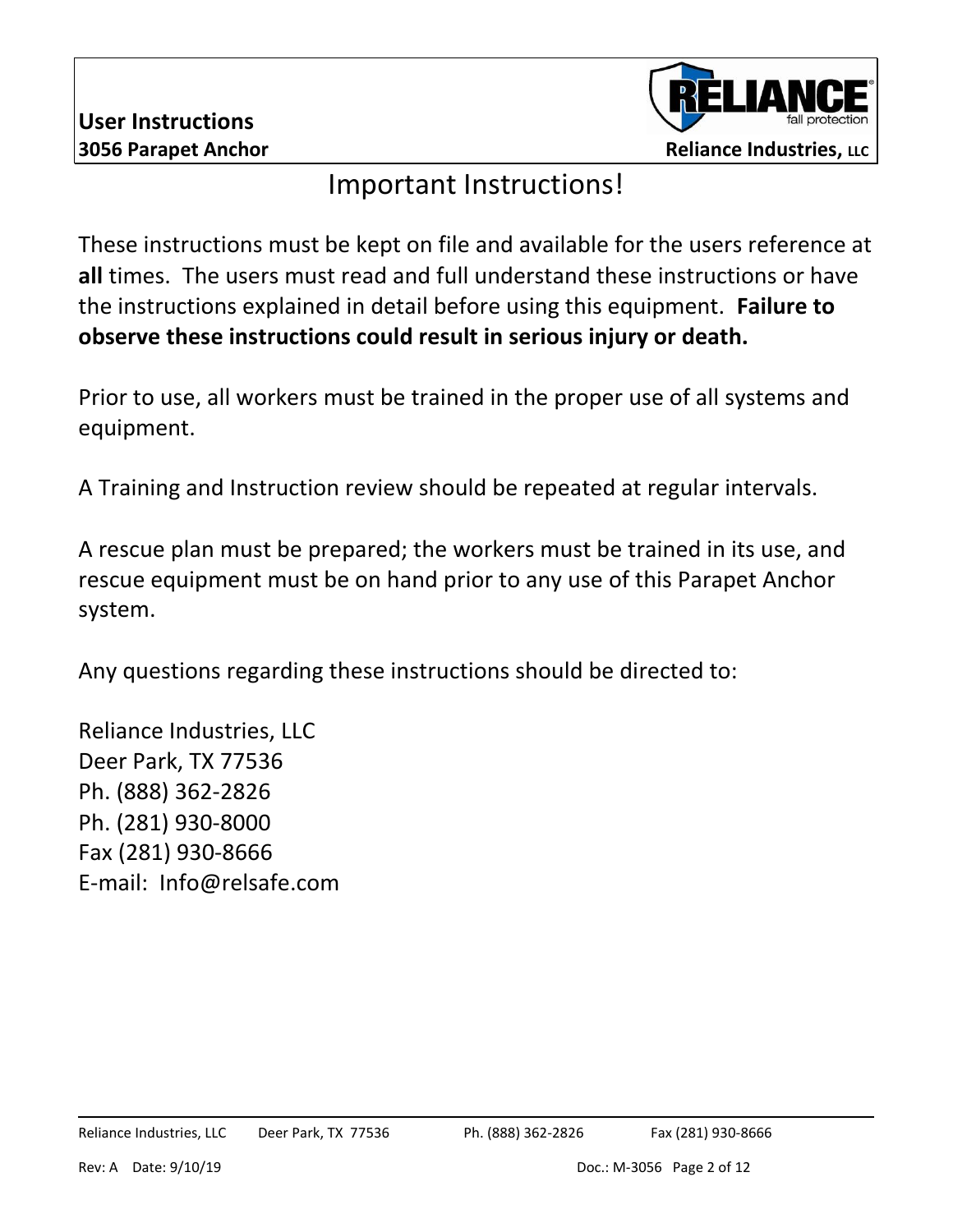#### **User Instructions** 3056 Parapet Anchor



#### **Table of Contents**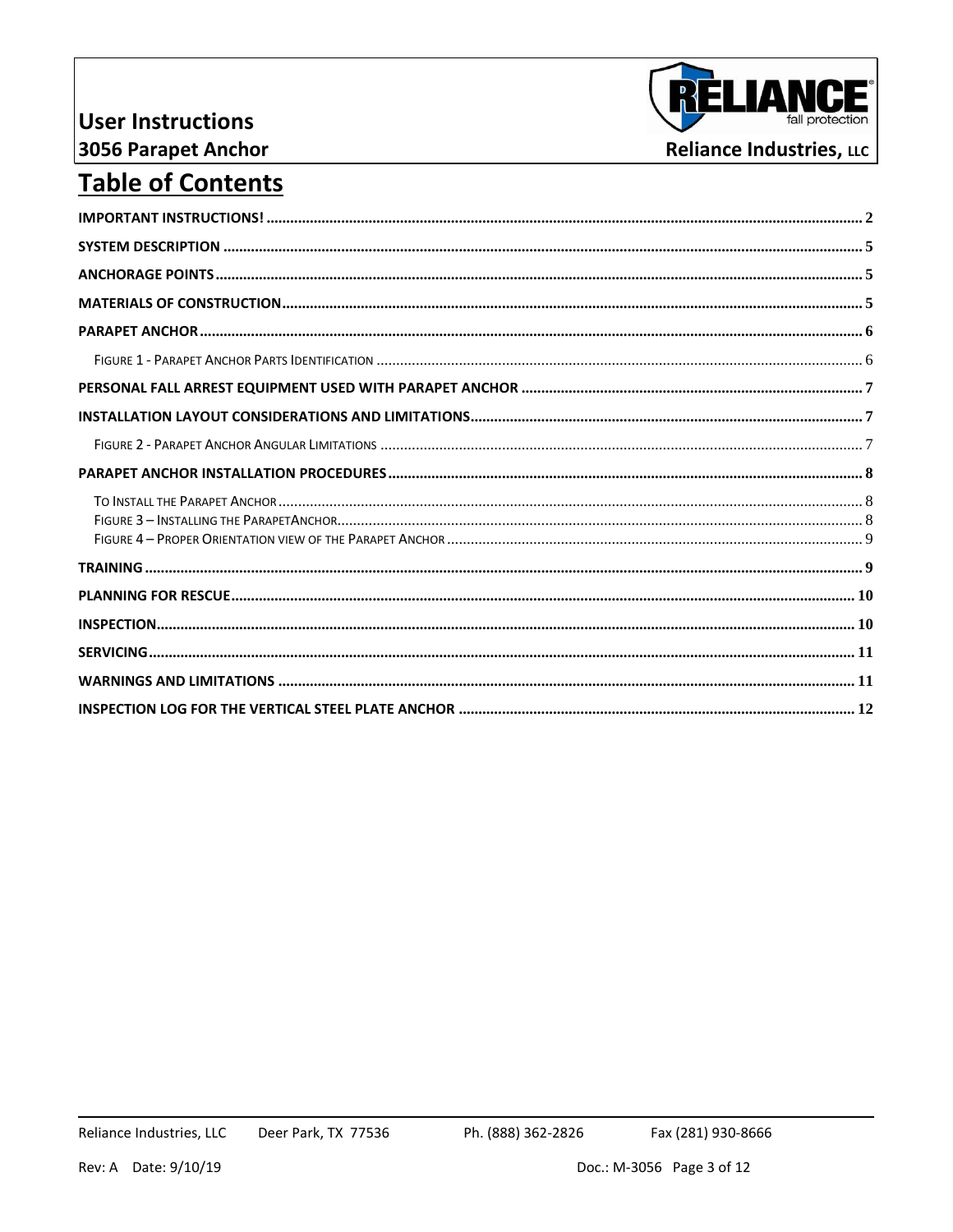

## Important OSHA Regulations Covering the Use of Fall Arrest Anchorage Systems

#### OSHA 1926.502 (d)(15):

Anchorages used for attachment of personal fall arrest equipment shall be independent of any anchorage being used to support or suspend platforms and capable of supporting at least 5,000-lb (22 kN) per employee attached, or shall be designed, installed, and used as follows:

#### $(d)(15)(i)$ :

as part of a complete personal fall arrest system which maintains a safety factor of at least two; and

#### (d)(15)(ii):

under the supervision of a qualified person.

#### OSHA 1926.502 (d)(16)(iii):

Personal fall arrest systems shall be rigged such that an employee can neither free-fall more than 6-ft. nor contact any lower surface.

#### OSHA 1926.502 (d)(21):

Personal fall arrest systems shall be inspected prior to each use for wear, damage and other deterioration, and defective components shall be removed from service.

#### OSHA 1926.502 (d)(19):

Personal fall arrest systems and components subjected to impact loading shall be immediately removed from service and shall not be used again for employee protection until inspected and determined by a competent person to be undamaged and suitable for reuse.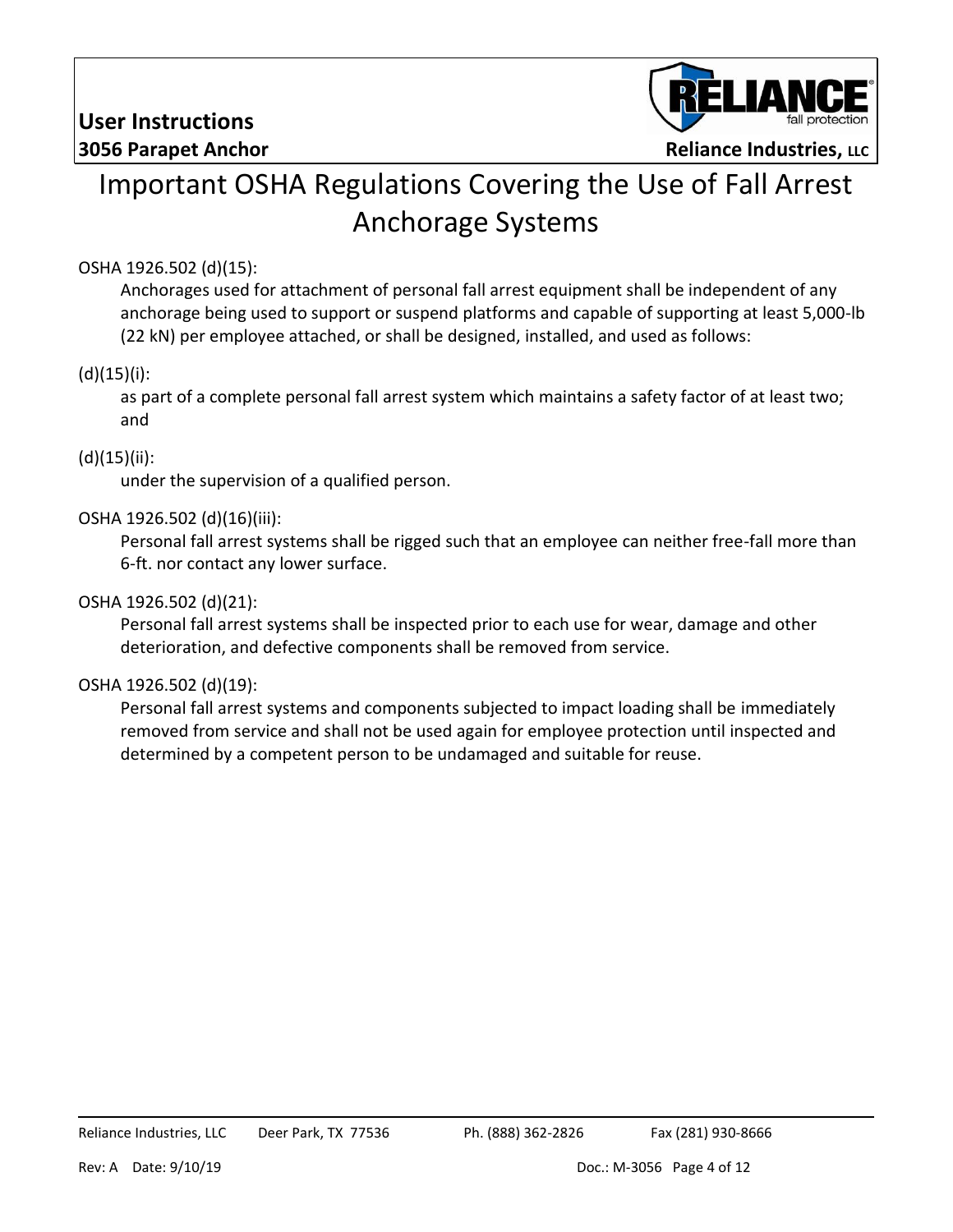# **User Instructions**



### System Description

The Parapet Anchor is one component of a personal fall arrest system that is designed to attach to vertical parapet walls in order to anchor a self-retracting lifeline (SRL) or shock absorbing lanyard (SAL) that a single worker can use for fall arrest. The Parapet Anchor and SRL or SAL, provides fall protection for a single individual. Do not use for on anchorage component of a Horizontal lifeline. Do not use to hang, lift or support tools or equipment.

The system is used in conjunction with a full-body harness for the worker and a self-retracting lanyard (SRL) or shock absorbing lanyard (SAL) using double-action single-locking snap hooks to attach to the dorsal D-ring of the harness. Any attachments to the Parapet Anchor must transfer fall arrest forces to the body through the dorsal d-ring of the full body harness only. Harness side and chest d-rings are not allowable connection points.

**Capacity:** 400 pounds (181kg) including the weight of the person and any clothing or tools. **Minimum Breaking Strength:** 5,000 pounds (22.2kN) **Meets:** OSHA Requirements

## Anchorage Points

The Parapet Anchor is designed to be attached to a vertical structural member with a thickness of 1.5 – 15.5 inches. The structural member to which the Parapet Anchor is attached, must be capable of sustaining a 5000 pound load applied at the connection bow-shackle of the Parapet Anchor in all intended and allowed directions of loading. If there are questions concerning the suitability of the structural member for anchoring a Parapet Anchor to, please contact Reliance Industries at 303-424- 8650 prior to use.

# Materials of Construction

Parapet Anchor: Zn plated steel Bow-Shackle: Stainless Steel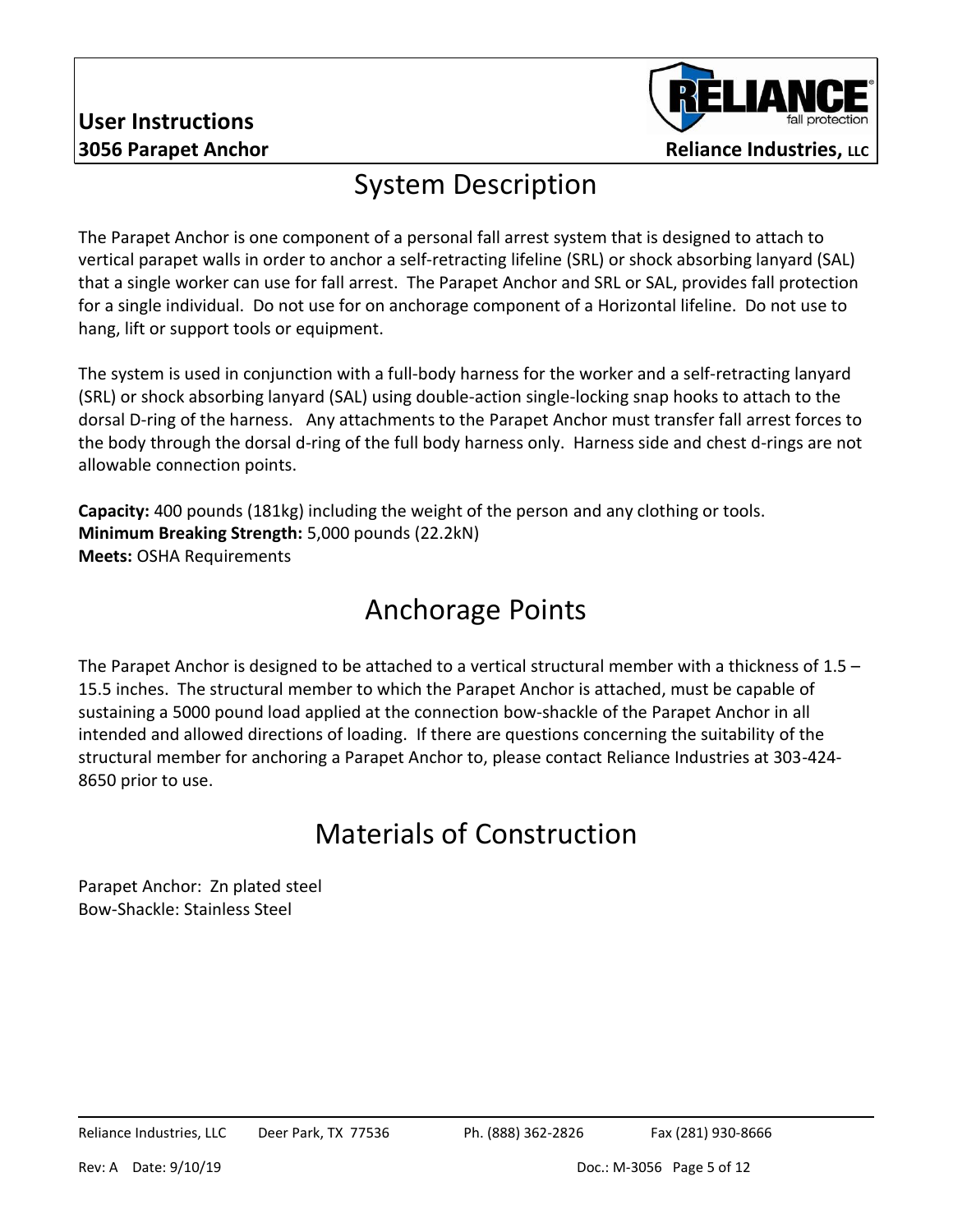# **User Instructions**



## Parapet Anchor

The Parapet Anchor consists of the following standard approved and compatible components:



- 1. Fixed Arm, 1 ea.
- 2. Adjustment Screw, 1 ea.
- 3. Adjustment Screw Pad, 1 ea.
- 4. Adjustable Arm, 1 ea.
- 5. Bow-Shackle, 1 ea.
- 6. Lock Nut, 1 ea.
- 7. Locking Pin, 1 ea.

#### Figure 1 - Parapet Anchor Parts Identification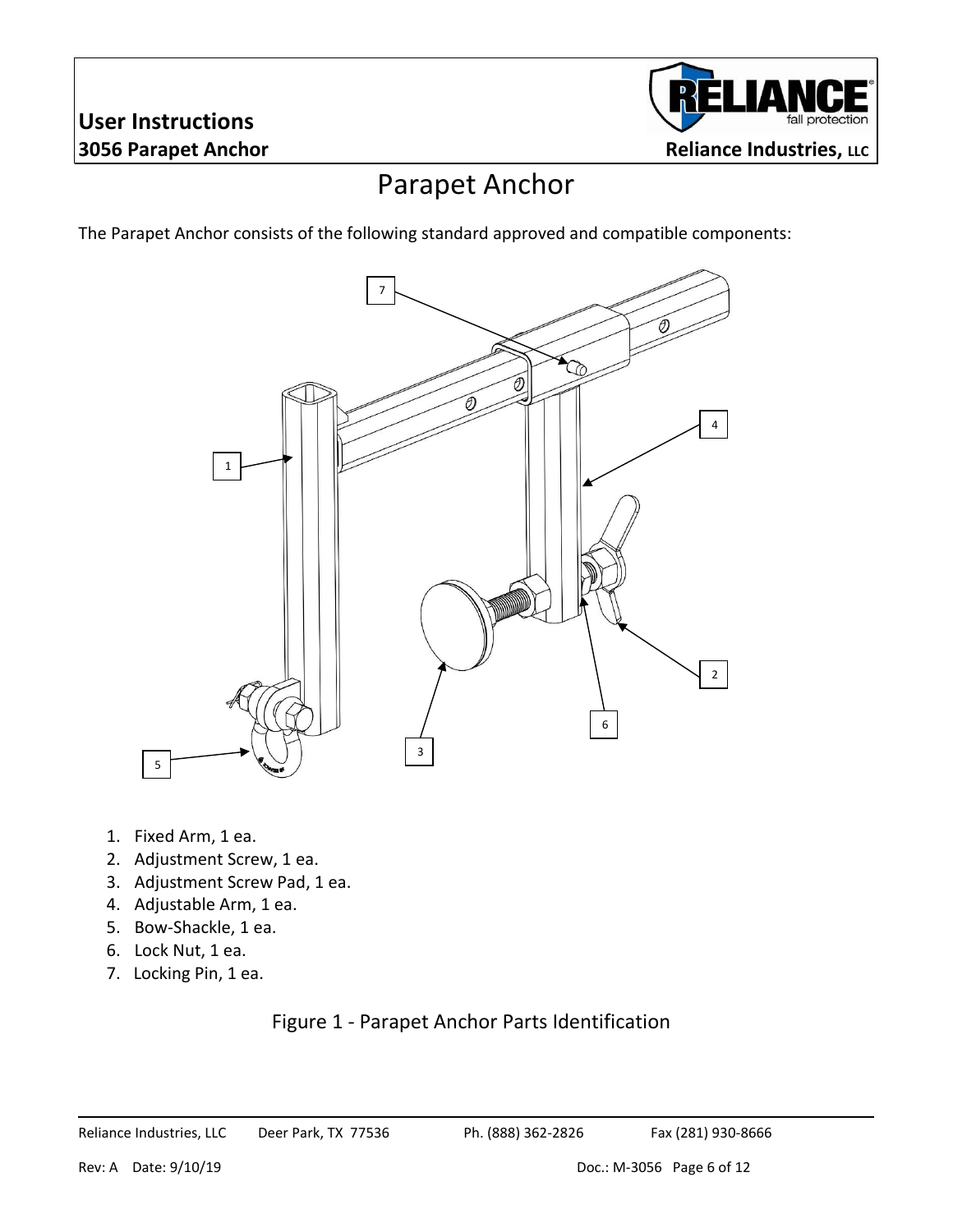

## Personal Fall Arrest Equipment Used with Parapet Anchor

Care should also be used in selecting harnesses for use with the Parapet Anchor. Harnesses with sewn down back pads can limit as much as 1 ft. of back pad slippage during fall arrest, giving additional clearance for safety. If the system will be used where a worker could encounter a head first free-fall, a non-secured back pad can slide down the webbing to the small of the back, allowing the worker to fall out of the harness through the top by allowing the harness straps to slip over the shoulders. For this reason, we recommend the use of full body, crossover or pullover type harness with sewn down or slip resistant back pads for all installations. Only a self-retracting lanyard (SRL) or shock absorbing lanyard (SAL) that limits forces to 1800 pounds or less can be used on this product. When using a snap hook to connect to the anchorage connector, ensure accidental disengagement cannot occur. Self-locking snap hook or self-locking and selfclosing gate carabiners must be used to reduce the possibility of roll-out when making connections. Do not use non-locking snap hooks. Always follow the manufactures instructions supplied with each system component.

## Installation Layout Considerations and Limitations

The Parapet Anchor is used to provide fall protection while climbing or descending structural walls and parapets. The Parapet Anchor may only be installed on structural wall or parapet with a thickness of 1.5 to 15.5 inches with a minimum strength of 5000 lbs. as determined by a Component Person. An alternate form of fall protection must be used by the worker during installation. The Parapet Anchor may not be used as a fall protection anchorage until it has been certified for use.

Install so as not to exceed a 30° working angle, exceeding this may impart excessive swing fall and/or overload the Parapet Anchor or the anchorage structure.



Figure 2 – Parapet Anchor Angular Limitations

Reliance Industries, LLC Deer Park, TX 77536 Ph. (888) 362-2826 Fax (281) 930-8666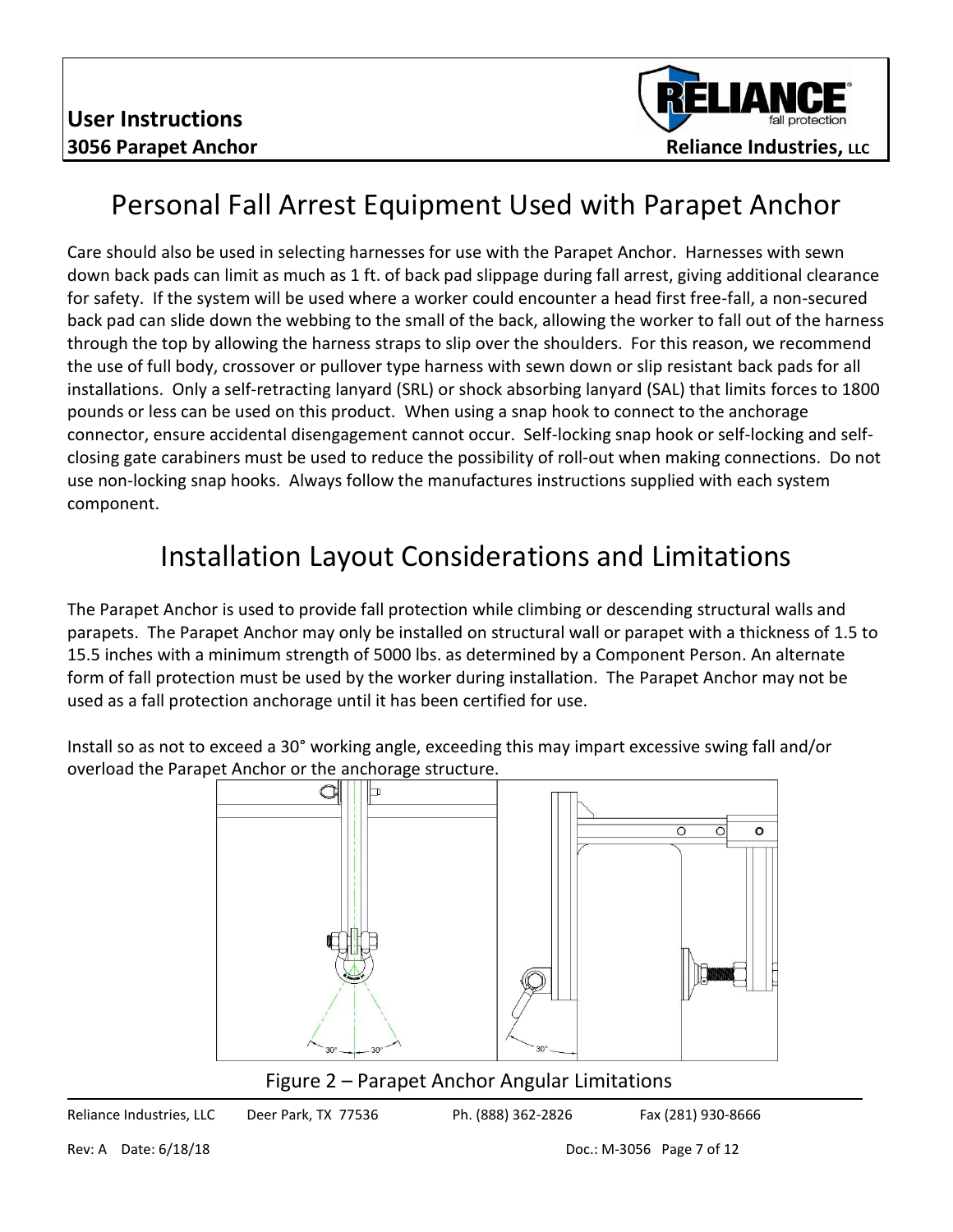

## Installation

Note: Installation of the Parapet Anchor should be done under the supervision of a Competent Person. Approved fall protection MUST be worn at all times during installation of the Parapet Anchor. Connection to the Parapet Anchor as an anchorage point for fall protection is not permitted until full installation has been completed and the anchor has been inspected and certified for use.

#### Parapet Anchor Installation Procedures

#### To Install the Parapet Anchor

Turn the Adjustment Screw all the way to the open position (1). Pull out the Locking Pin (2). Slide the Adjustable Arm out wide enough for the Parapet Anchor to slide over the wall/parapet (3). Place the Parapet Anchor over the wall/parapet (4) making sure that the Parapet Anchor remains vertical (see figure 3). Slide the adjustable Arm to the closest position to the wall/parapet that the locking pin will pass through (3). Insert the Locking Pin (2). Tighten the Adjusting Screw firmly (1). Tighten Lock Nut (5).



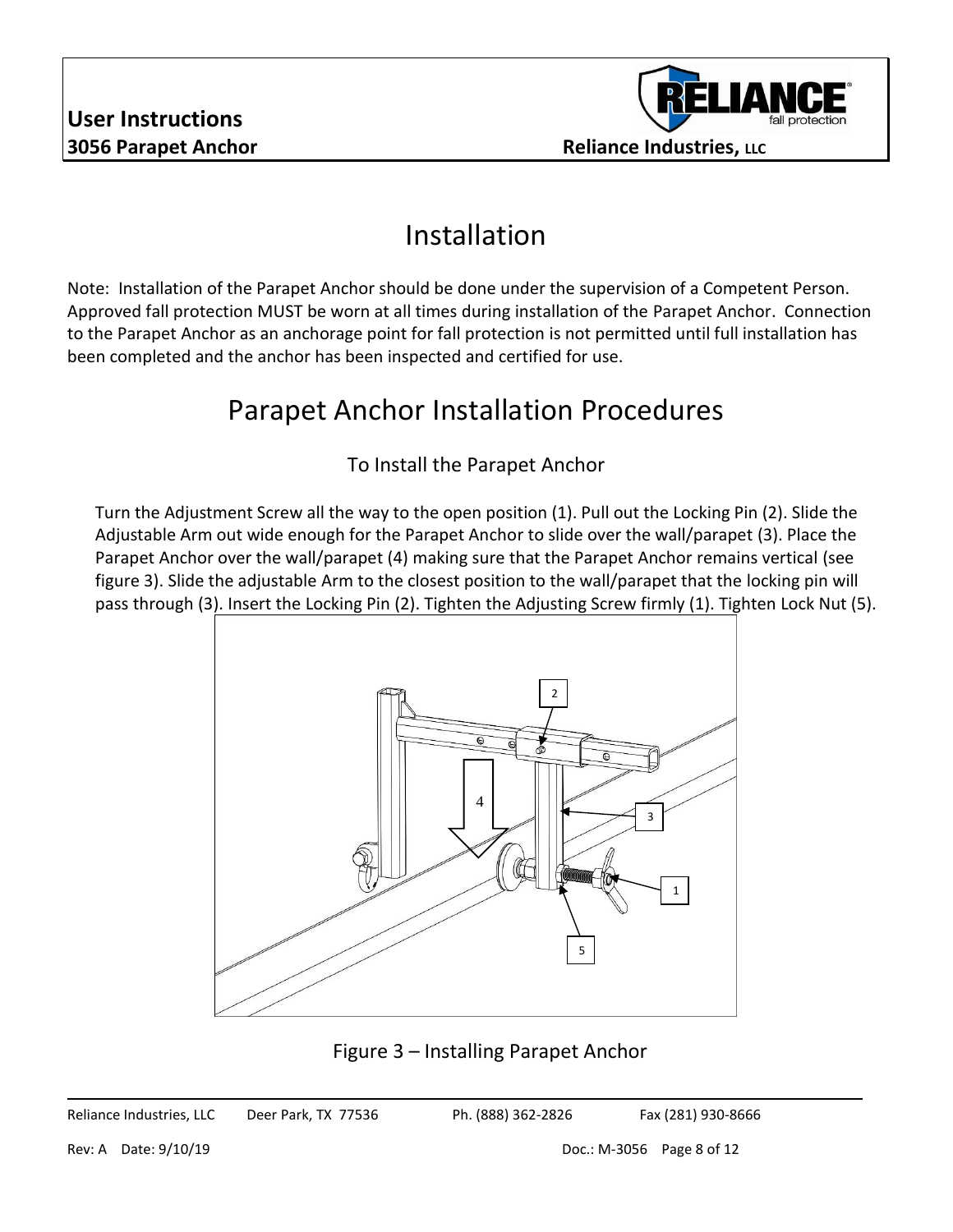

**1056** Parapet Anchor **Reliance Industries**, LLC

The Parapet Anchor mounting must be flush to the top edge of the wall/parapet as shown. The anchorage must allow the Parapet Anchor to hang in a vertical orientation. Do not install the Parapet Anchor on an incline, upside down, or at an angle. (see fig. 4)





## **Training**

It is the responsibility of the employer to train all workers prior to using this system (per OSHA 1926.503 (a)(1)). The employer shall provide a training program for each employee who might be exposed to fall hazards. The program shall enable each employee to recognize the hazards of falling and shall train each employee in the procedures to be followed in order to minimize these hazards.

The employer shall assure that, as necessary, each employee has been trained by a competent person qualified in the following areas:

- a. OSHA regulations governing the use of ladders and personal fall protection systems.
- b. Ability to recognize potential fall and workplace hazards.
- c. Method of inspection of safety equipment.
- d. Rescue procedures.
- e. Installation and removal techniques.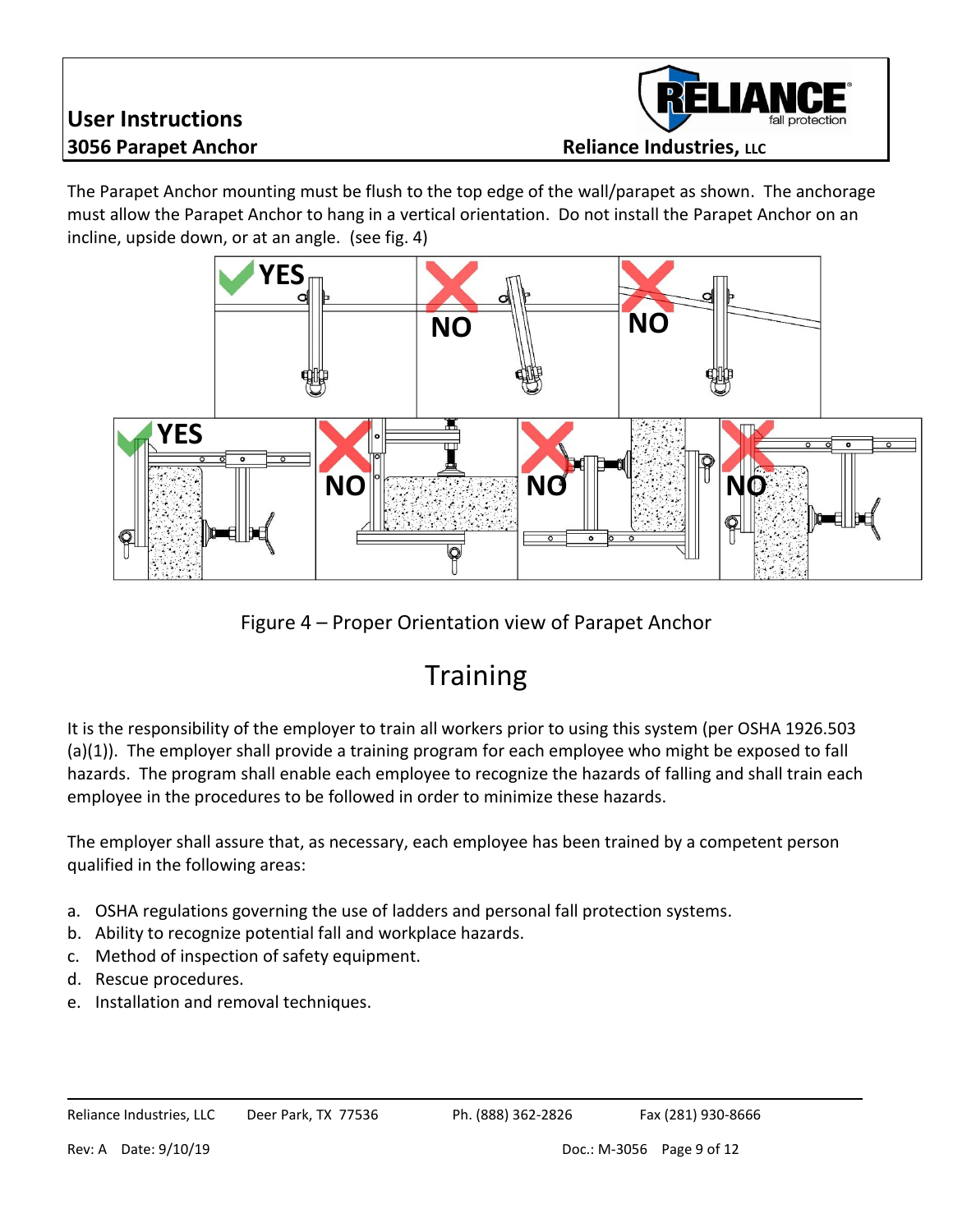

## Planning for Rescue

Prior to system use, a rescue plan must be prepared, the workers must be trained in its use, and the rescue equipment must be on hand to implement it in case of a fall.

Typical rescue plans include (but are not limited to) the following items:

- 1. List of equipment that must be readily accessible in the event of an emergency and the names of those workers certified to use or operate that equipment.
- 2. Emergency contact phone numbers (ambulance, hospital, fire department…) and a means to contact them (cell phone, emergency radio).
- 3. List of employees on the site, and the specific tasks they will perform to effect the rescue.

Only Qualified Persons trained in fall protection planning and implementation should undertake the design and installation of personal fall arrest systems. It is of the utmost importance to identify a method of rescue from deployed fall arrest systems before a fall has occurred, and have the means to affect the rescue on hand. In some situations it may be possible to use the fall arrest anchorage itself as an anchorage capable of use for rescue. However, in some situations, it is possible that access to the fallen individual will be blocked by other structure making it impossible to be used as a suitable anchorage for rescue. For this reason, always install rescue anchorages to rigid structures for attaching hoists or other retrieval equipment at locations that can be reached by rescue personnel. Note whether rescue must be up or down. If you rescue upward, anchorages must be high enough to raise the fallen worker above the walking/working surface. Individuals who will be using the Parapet Anchor must be trained in the rescue plan and have the equipment on hand to implement it in an emergency. In case a worker has been injured or is unconscious, always consider the evacuation method and path to be used after the worker has been retrieved.

Contact Reliance Engineering for help in identifying possible methods of rescue and rescue planning.

#### Inspection

Prior to each use, the worker must inspect the Parapet Anchor for any physical damage, wear, corrosion, or malfunctioning parts. If an inspection reveals a problem or unsafe condition, remove the entire system from service until it can be re-certified by a competent person.

The Parapet Anchor should be examined to ensure that the Parapet Anchor is not bent and that it is installed properly onto anchorage. It must be secured into place as described in Installation (Pg. 8)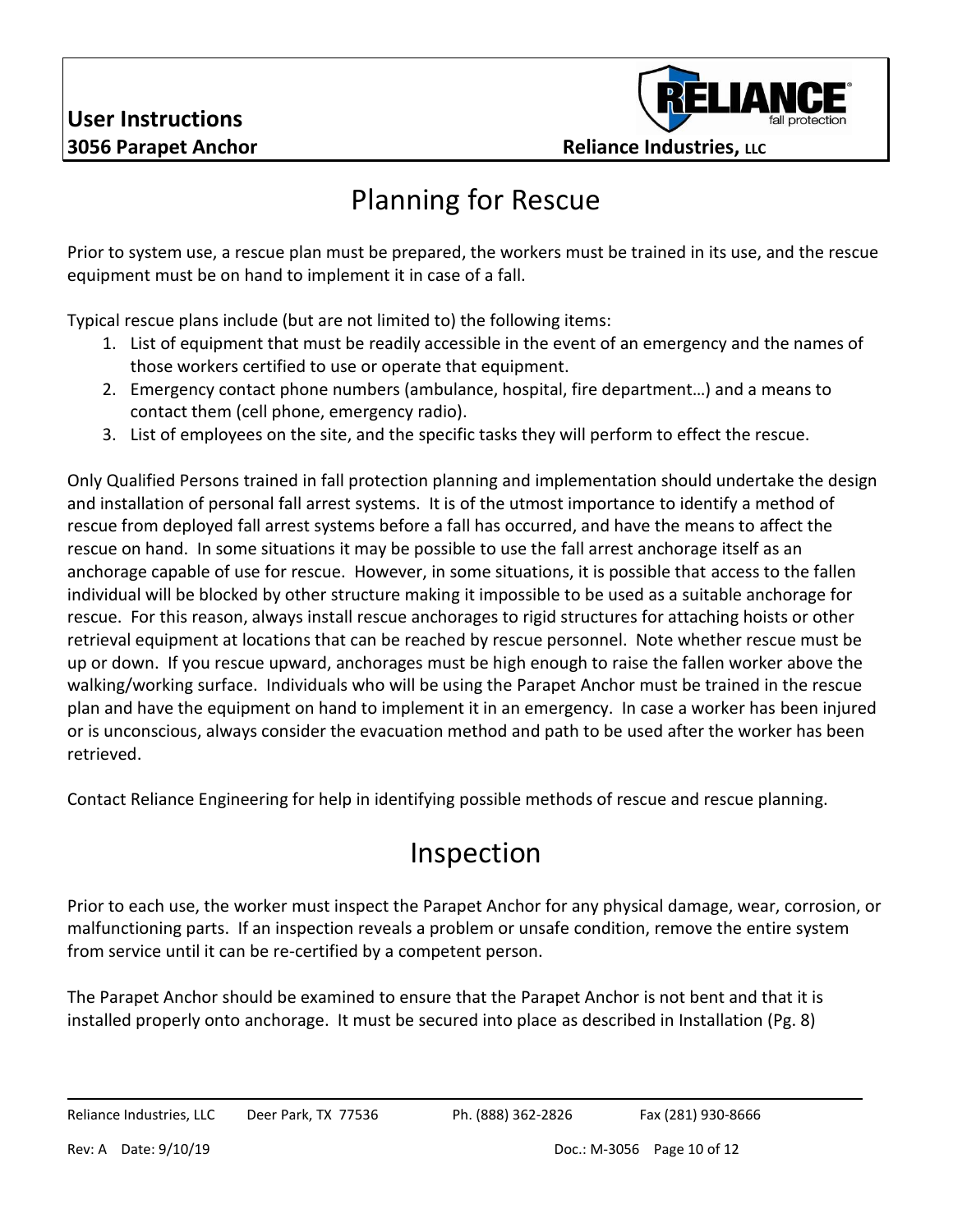

## Servicing

A qualified person trained in the inspection and servicing of system components must carry out servicing of this system. The company's safety officer should maintain a record log of all servicing and inspection dates. The system and all components must be withdrawn from service if subjected to fall arrest forces. Those components may be returned to service only after being re-certified by a qualified person. Only original Reliance equipment replacement parts are approved for use in this system. Contact Reliance Engineering with questions and when in need of assistance.

## Warnings and Limitations

Proper care should always be taken to visually scan the work area prior to use. Remove any obstruction, debris, and other materials from, and beneath the work area that could cause injuries or interfere with the operation of this system. Be cautious of swing fall hazards if working horizontally to the side of the Davit.

Users should be familiar with pertinent regulations governing the use of this system and its components. Only trained and competent personnel should install and supervise the use of this system.

Use only Reliance supplied or qualified compatible components.

**If you have any questions regarding the correct installation or use of this product DO NOT USE. Contact Reliance Engineering at Ph. (303) 424-8650 or Fax (303) 424-8670.**